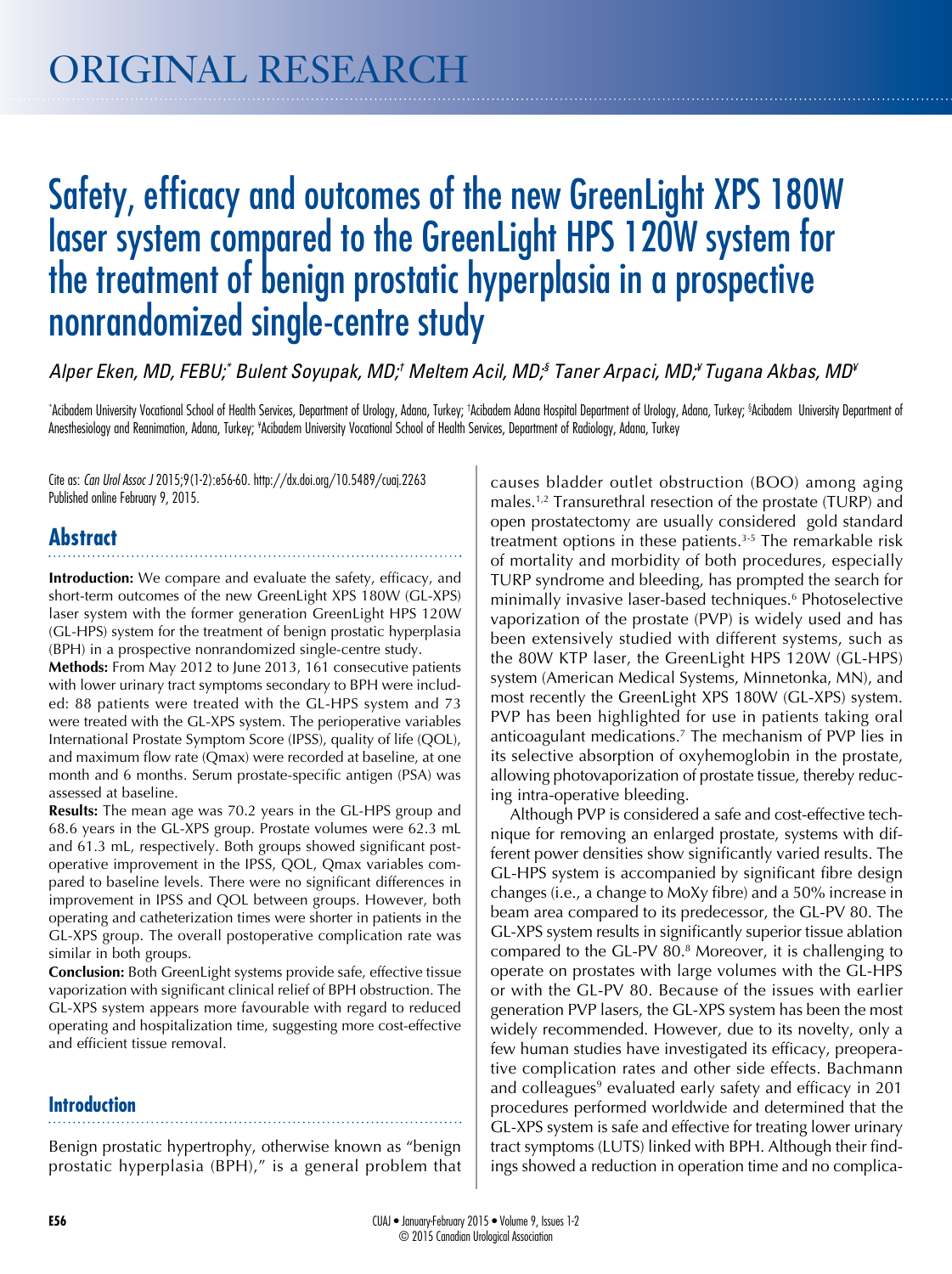tions, the authors were cautious about whether the system produced short-term outcomes similar to those of previous systems. Ben-Zvi and colleagues<sup>10</sup> also found that both the GL-XPS system and its predecessor are safe and effective, and further found that the GL-XPS system was favourable regarding PSA reduction, reduced fibre use, and operation time. Hueber and colleagues<sup>11</sup> also concluded that the new GL-XPS system exhibits significant advantages in all surgical parameters.

Only a limited number of human studies have been conducted to assess the clinical response and operation outcomes of the GL-XPS compared to those of the GL-HPS. We compare the efficacy and safety of the new GL-XPS laser system to that of the former generation GL-HPS system.

# **Methods**

## Study population

Institutional Ethical Board approval was obtained prior to data collection. Of the 161 patients who were diagnosed with LUTS secondary to BPH, 73 were treated using the GL-XPS system and 88 were treated using the GL-HPS system. A single surgeon performed all procedures, and patients were treated from May 2012 to June 2013. All data were collected and recorded prospectively. All patients were treated with the intent of conducting the surgery on the same day unless complications arose. No residents participated in the study.

Surgery indications were chosen based on criteria set by the American Urological Association<sup>6</sup> and the European Association of Urology.12 We tallied patient baseline parameters and operation outcomes (Table 1). We included patients on anticoagulant medication and those who were catheterized before surgery or had a history of urinary retention. Patients on anticoagulant medication were suspended from using aspirin 7 days before surgery and allowed to proceed 7 days after the surgery. Warfarin use was also suspended for about 5 days and then started again to normalize the international normalized ratio (INR), which was considered normal at <1.3. Surgery was also allowed for patients with values near normal (range: 1.3–1.4).

We excluded patients with known neurologic disorders, urogenital trauma, bladder neck stricture, evidence of active urinary tract infection, spinal cord injury, prostatic malignancy, bladder tumours, neurogenic bladder, urethral stricture, or earlier prostatic surgery. This was done because postoperative complications could have been confused with pre-existing bladder dysfunction or voiding problems in these patients.

Surgical procedures were performed in accordance with descriptions given by International GreenLight users group

(IGLU modular technique).<sup>13</sup> All procedures were done under spinal anesthesia with sedation. A combination of MoXy fibre with the GL-XPS was used throughout the whole procedure, and pure vaporization was used. Room temperature saline was used as irrigant in a 22F Laser cystoscope and the largest power setting was 180 W, adjustable in 10-W steps.

#### Assessment

Both standard parameters associated with transurethral prostate surgery and surgery-associated symptoms and complications were prospectively documented. Assessments were made preoperatively and at 1 month and 6 months after the operation. At the preoperative assessment, patients were evaluated for prostate volume (mL), quality of life score (QoL), International Prostate Symptom Score (IPSS), and maximum urinary flow rate (Qmax, mL/s). The preoperative evaluations also included physical examination, complete medical history, serum prostate-specific antigen (PSA, ng/ mL), electrolytes, urine and blood sample analysis, and renal function markers. If a patient had an abnormal digital rectal examination or elevated serum PSA, a transrectal ultrasound (TRUS)-guided biopsy was performed to rule out prostate cancer. The operation parameters recorded were lasing time, energy usage (kJ), and operating time. Clinical outcomes were determined postoperatively and changes from preoperative values were measured at 1 month and 6 months.

## Statistical analysis

Statistical tests were performed using the SPSS Statistics v.19.0 software package (IBM Corp.). For numerical data, independent sample t-tests were performed; for comparisons of before and and after surgery, the paired-sample t-test was performed. For categorical data, the Chi-square test was used. In two-sided tests, *p* < 0.05 was considered statistically significant. Statistical results were presented as mean  $\pm$  standard deviation (SD) along or as a percentage of total patients. To evaluate predictive factors related to surgery-related complications or symptoms, logistic regression was used. Odds ratios (OR) with 95% confidence intervals (95% CIs) were calculated and reported.

# **Results**

A cohort of 161 male patients was used (Table 1). The mean patient age was 70. About 30% of patients had been sent to our clinic with their Foley catheter, which caused the high post-void residual (PVR) urine volume. Before surgery, 52 patients were using anticoagulants (Table 2).

In total, 88 patients underwent laser PVP therapy using the GL-HPS system, and 73 patients were treated using the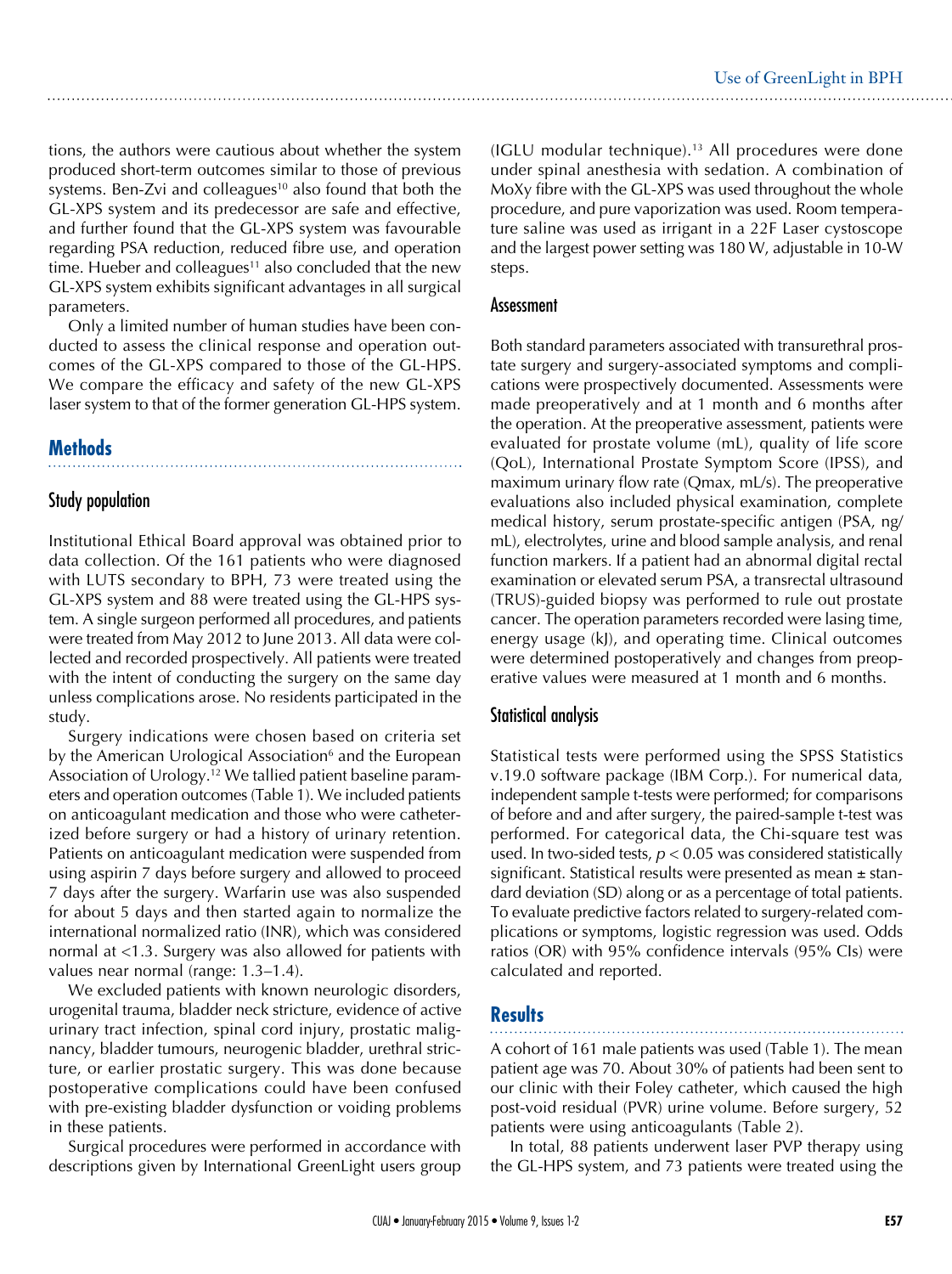| outcomes                                                                                                                                               |                            |                            |         |  |
|--------------------------------------------------------------------------------------------------------------------------------------------------------|----------------------------|----------------------------|---------|--|
| <b>Parameters</b>                                                                                                                                      | HPS 120 Watt<br>$(n = 88)$ | XPS 180 Watt<br>$(n = 73)$ | p value |  |
|                                                                                                                                                        | Mean (min-max)             | Mean (min-max)             |         |  |
| <b>Baseline</b>                                                                                                                                        |                            |                            |         |  |
| Age                                                                                                                                                    | 70.20 (50-83)              | 68.66 (49-86)              | 0.182   |  |
| <b>PSA</b>                                                                                                                                             | $2.93(0.5 - 10.2)$         | $2.79(0.4 - 15.1)$         | 0.679   |  |
| Prostate volume                                                                                                                                        | 62.32 (28-128)             | 61.30 (27-142)             | 0.786   |  |
| PVR (mL)                                                                                                                                               | 320 (35-740)               | 305(30-700)                | 0.720   |  |
| Operating time<br>(minute)                                                                                                                             | 58.67 (28-98)              | 46.89 (25-95)              | < 0.05  |  |
| Lasing time                                                                                                                                            | 32.63 (13-53)              | 29.71 (12-66)              | 0.076   |  |
| Applied energy<br>(Joule)                                                                                                                              | 228.34 (58-445)            | 248.42 (89-568)            | 0.167   |  |
| Catherization time<br>(hour)                                                                                                                           | 23.23 (14-72)              | 17.63 (6-69)               | < 0.05  |  |
| <b>IPSS</b> preoperative                                                                                                                               | 24.83 (16-32)              | 23.73 (15-33)              | 0.109   |  |
| QoL score<br>preoperative                                                                                                                              | $4.55(3-6)$                | $4.58(3-6)$                | 0.815   |  |
| Average flow<br>preoperative                                                                                                                           | $4.03(2-6)$                | $4.22(3-6)$                | 0.137   |  |
| <b>Qmax preoperative</b>                                                                                                                               | $7.24(4.8-11.4)$           | $7.38(5.3 - 12.4)$         | 0.515   |  |
| Follow-up (6 months)                                                                                                                                   |                            |                            |         |  |
| IPSS postoperative                                                                                                                                     | $8.97(2 - 21)$             | $8.27(2 - 24)$             | 0.189   |  |
| PVR (mL)                                                                                                                                               | $35(0-95)$                 | 40 (0-100)                 | 0.325   |  |
| QoL score<br>postoperative                                                                                                                             | $1.35(0-4)$                | $1.22(0-4)$                | 0.355   |  |
| Average flow<br>postoperative                                                                                                                          | $7.85(4.3 - 11.3)$         | $8.34(5.4 - 12.4)$         | < 0.05  |  |
| Omax<br>postoperative                                                                                                                                  | 17.82 (7.6-26.2)           | 18.83 (10.0-27.2)          | < 0.05  |  |
| PSA: prostate-specific antigen; IPSS: International Prostate Symptom Score; Qmax:<br>maximum flow rate; QOL: quality of life; PVR: post-void residual. |                            |                            |         |  |

Table 1. Patient baseline parameters and operating

GL-XPS system. There were no statistically significant differences in the baseline values of mean age, PSA, prostate volume, PVR, lasing time, applied energy, IPSS, QOL score, and Qmax between groups. However, both the mean operation time and mean catheterization time were higher in the GL-HPS group; these differences were statistically significant. The surgeon decided when to remove the catheter based on the urine colour (Table 1). Substantially higher mean values of average flow  $(p = 0.02)$  and Qmax  $(p = 0.01)$ were observed in the GL-HPS group at follow-up (Table 1).

Table 3 illustrates the relationship between complications and which system was used. No significant differences  $(p > 0.05)$  in any of basic parameters were observed either at baseline or at any of the follow-up time points between groups (Table 4.) The mean change in IPSS from baseline was 15.86 and 15.45 in the GL-HPS and GL-XPS groups, respectively. Mean improvements in average flow were 3.8 mL/s and 4.1 mL/s in the GL-HPS and GL-XPS groups, respectively. Qmax improvement was also greater in the GL-XPS group.

Table 2. Relationship between anticoagulant and Watt type  $(n = 52)$ 

| Anticoagulant | HPS 120 Watt |      | XPS 180 Watt | p value |       |
|---------------|--------------|------|--------------|---------|-------|
|               | N            | $\%$ | N            | $\%$    |       |
| Aspirin       | 16           | 18.2 | 14           | 19.2    |       |
| Clexane       | 4            | 4.5  | 4            | 5.5     |       |
| Clopidogrel   | 8            | 9.1  | 3            | 4.1     | 0.896 |
| Coumadin      | 1            | 1.1  | 2            | 2.7     |       |
| Total         | 29           | 32.9 | 23           | 31.5    |       |

Twenty-nine patients (32.9%) experienced at least 1 adverse event in the GL-HPS group, while 21 (28.7%) did in the GL-XPS group. Overall, 50 adverse events were reported (Table 4). There was no significant relationship between complication and the type of system  $(p = 0.230)$ .

#### **Discussion**

The most common urological disorder in men is BPH. In the present study, we highlighted the efficacy, safety, and outcomes of the GL-HPS laser system compared to the newer GL-XPS laser system. Some standard parameters were improved in the GL-XPS laser system, namely higher energy, reduced operation time, faster speed of lasing, and more efficient tissue removal.

 The GL-XPS system is safe and effective to treat LUTS secondary to BPH.<sup>9</sup> The present comparative study was conducted between the earlier reported studies on the GL-HPS system and on the GL-XPS system. The GL-XPS provides equivalently limited outcomes with reduced operating time and few complications. A safety study with the GL-XPS laser showed no serious interoperative complications, such as transfusion, TURP syndrome, and bleeding.<sup>9-11</sup> Woo and colleagues<sup>14</sup> and Ruszat and colleagues<sup>15</sup> recently reported no

| Table 3. Relationship between complication and Watt type |                                         |                        |      |                        |     |  |  |
|----------------------------------------------------------|-----------------------------------------|------------------------|------|------------------------|-----|--|--|
|                                                          | <b>Complication</b><br><b>Watt type</b> |                        |      |                        |     |  |  |
|                                                          |                                         | <b>HPS 120</b><br>Watt |      | <b>XPS 180</b><br>Watt |     |  |  |
|                                                          |                                         | N                      | $\%$ | N                      | %   |  |  |
| Postoperative                                            | Transient hematuria                     | 4                      | 4.5  | 4                      | 5.5 |  |  |
|                                                          | Temporary retention                     | 5                      | 5.7  | 3                      | 4.1 |  |  |
|                                                          | Urinary retention                       | 3                      | 3.4  | 3                      | 4.1 |  |  |
| 1 month                                                  | Re-intervention<br>(TURP)               | 2                      | 2.3  | 1                      | 1.4 |  |  |
|                                                          | Urge incontinence                       | 4                      | 4.5  | 3                      | 4.1 |  |  |
|                                                          | Dysuria                                 | 7                      | 7.9  | 5                      | 6.8 |  |  |
| 6 months                                                 | Urge incontinence                       | 1                      | 1.1  | 1                      | 1.4 |  |  |
|                                                          | <b>Bladder neck</b><br>contracture      | 2                      | 2.3  | 1                      | 1.4 |  |  |
|                                                          | Urethral stricture                      | 1                      | 1.1  |                        |     |  |  |
| TURP: transurethral resection of the prostate.           |                                         |                        |      |                        |     |  |  |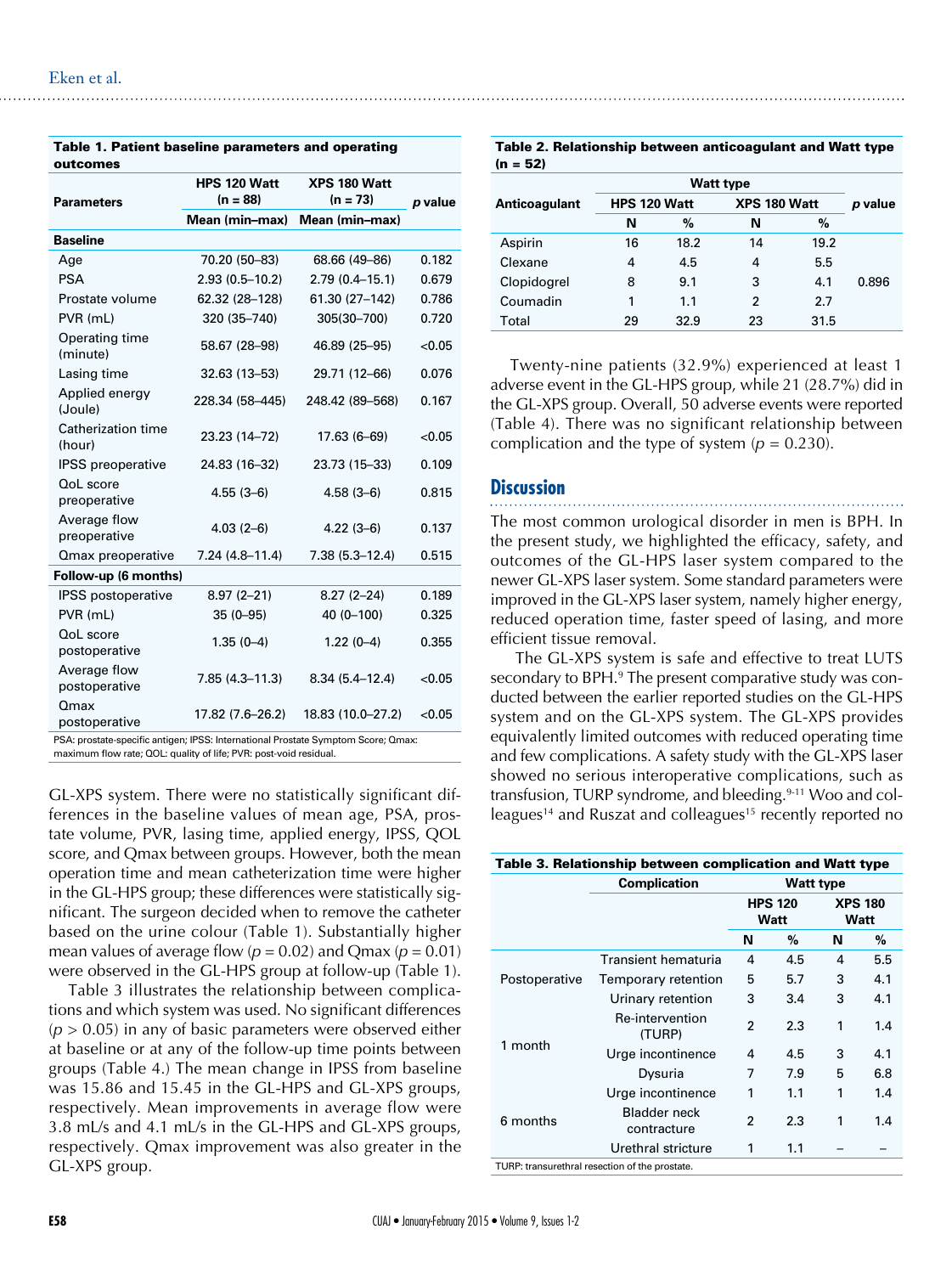| Table 4. Comparison of study variables between HPS TZU Watt and APS Tou Watt                                                                                                |                              |        |                         |                     |                         |        |                              |        |                  |                |                         |        |
|-----------------------------------------------------------------------------------------------------------------------------------------------------------------------------|------------------------------|--------|-------------------------|---------------------|-------------------------|--------|------------------------------|--------|------------------|----------------|-------------------------|--------|
|                                                                                                                                                                             | <b>Watt type</b>             |        |                         |                     |                         |        |                              |        |                  |                |                         |        |
| <b>Parameter</b>                                                                                                                                                            | <b>HPS 120 watt (n = 88)</b> |        |                         |                     |                         |        | <b>XPS 180 Watt (n = 73)</b> |        |                  |                |                         |        |
|                                                                                                                                                                             | <b>Baseline</b>              |        |                         | 6 months<br>1 month |                         |        | <b>Baseline</b>              |        | 1 month          |                | 6 months                |        |
|                                                                                                                                                                             | Mean $\pm$<br>SD             | Median | Mean $\pm$<br><b>SD</b> | Median              | Mean $\pm$<br><b>SD</b> | Median | Mean $\pm$<br>SD             | Median | Mean $\pm$<br>SD | Median         | Mean $\pm$<br><b>SD</b> | Median |
| <b>IPSS</b>                                                                                                                                                                 | $25 \pm 4$                   | 25     | $11 \pm 4$              | 11                  | $9 \pm 4$               | 9      | $24 \pm 5$                   | 24     | $10 \pm 3$       | 10             | $8 \pm 3$               | 8      |
| <b>PVR</b>                                                                                                                                                                  | $320 \pm 285$                | 295    | $70 \pm 50$             | 80                  | $35 \pm 60$             | 40     | $305 \pm 300$                | 290    | $60 \pm 45$      | 80             | $40 \pm 60$             | 45     |
| QoL score                                                                                                                                                                   | $5 \pm 1$                    | 5      | $2 \pm 2$               | $\overline{2}$      | $1 \pm 1$               |        | $5 \pm 1$                    | 5      | $2 \pm 2$        | $\overline{2}$ | $1 \pm 1$               |        |
| Average flow                                                                                                                                                                | $4 \pm 1$                    | 4      | $7.4 \pm 1.4$           | 7.2                 | $7.9 \pm 1.2$           | 7.6    | $4 \pm 1$                    | 4      | $7.7 \pm 1.8$    | 7.4            | $8.3 \pm 1.4$           | 8.0    |
| Qmax                                                                                                                                                                        | $7.2 \pm 1.3$                | 7.1    | $6.3 \pm 3.0$           | 15.2                | $17.8 \pm 2.6$          | 17.6   | $7.4 \pm 1.3$                | 7.2    | $17.2 \pm 2.8$   | 17.5           | $18.8 \pm 2.3$          | 18.6   |
| PSA: prostate-specific antigen; IPSS: International Prostate Symptom Score; Qmax: maximum flow rate; QOL: quality of life; PVR: post-void residual; SD: standard deviation. |                              |        |                         |                     |                         |        |                              |        |                  |                |                         |        |

#### Table 4. Comparison of study variables between HPS 120 Watt and XPS 180 Watt

significant differences in adverse effects between the two systems and concluded that the GL-XPS system is an effective treatment option.

Ben-Zvi and colleagues<sup>10</sup> concluded that both these systems provide safe and effective tissue vaporization and significant clinical relief for BPH; the GL-XPS system was more efficient at tissue removal and more cost-effective because of its decreased fibre use and decreased associated operation time. In the present study, the GL-XPS system was associated with a reduced operation time, while the lasing time was similar. Hence, the total operating time is less with the GL-XPS system.

The IPSS at baseline and at follow-up was not significantly different between treatment groups in the present study, whereas in previous studies, the IPSS was significantly different in inter groups of GL-HPS.<sup>16</sup> The change in Qmax and IPSS observed in the current study were comparable to those found in earlier reports,<sup>17-22</sup> that is, reduced from baseline values in both groups. The maximum flow rate was increased in both groups at the 6-month follow-up. Other parameters at baseline and at the 6-month follow-up were not significantly different between groups. Malek and colleagues,<sup>23</sup> in their comparative study of GL-XPS and GL-HPS in canine prostate, found the GL-HPS laser slower in tissue removal compared with the GL-XPS laser, although the ex vivo observations are yet to be confirmed in human clinical trials. In addition, Hueber and colleagues, $11$  studied 1809 patients who underwent laser PVP; they also concluded that the new GL-XPS system exhibited significant advantages in all surgical parameters compared with the former GL-HPS system.

In our study, rates of urinary infection and postoperative urinary retention were low in both groups, consistent with previous findings on GL-HPS in laser prostatectomy.<sup>22</sup> The major complications that were reported in both groups were dysuria<sup>16,19</sup> and hematuria.<sup>18-22</sup> In other studies, complications from treatment with the GL-HPS system included capsule perforation, bleeding and conversion to TURP.16-20

The GL system is thought to be very effective and safe for aspirin consumers. In the current study, more patients in both groups used aspirin than used other anticoagulants. Shon and colleagues<sup>24</sup> studied patients who were taking anticoagulant medication for cardiac or cerebral diseases and found both laser systems to be effective.

The limitations of our present study include the short-term follow-up, the limited number of patients, and performance of all treatments by a single surgeon.

#### **Conclusion**

Both the GL-XPS and the GL-HPS systems provide safe, effective tissue vaporization of an enlarged prostate gland, as determined by PVP treatment outcomes. The GL-XPS system is associated with decreased operation time, suggesting more efficient tissue removal and cost-effectiveness. Future clinical trials are needed to estimate the true efficacy and success of the GL-XPS system.

Competing interests: Authors declare no competing financial or personal interests.

This paper has been peer-reviewed.

#### References

- 1. Chapple CR, Roehrborn CG. A shifted paradigm for the further understanding, evaluation, and treatment of lower urinary tract symptoms in men: Focus on the bladder. *Eur Urol* 2006;49:651-8. http://dx.doi. org/10.1016/j.eururo.2006.02.018
- 2. Berry SJ, Coffey DS, Walsh PC, et al. The development of human benign prostatic hyperplasia with age. *J Urol* 1984;132:474-9.
- 3. Rassweiler J, Teber D, Kuntz R, et al. Complications of transurethral resection of the prostate (TURP) – incidence, management, and prevention. *Eur Urol* 2006;50:969-79. http://dx.doi.org/10.1016/j. eururo.2005.12.042
- 4. Yu X, Elliott SP, Wilt TJ, et al. Practice patterns in benign prostatic hyperplasia surgical therapy: The dramatic increase in minimally invasive technologies. *J Urol* 2008;180:241-5. http://dx.doi.org/10.1016/j. juro.2008.03.039
- 5. Miano R, De Nunzio C, Asimakopoulos AD, et al. Treatment options for benign prostatic hyperplasia in older men. *Med Sci Monit* 2008;14:RA94-102.